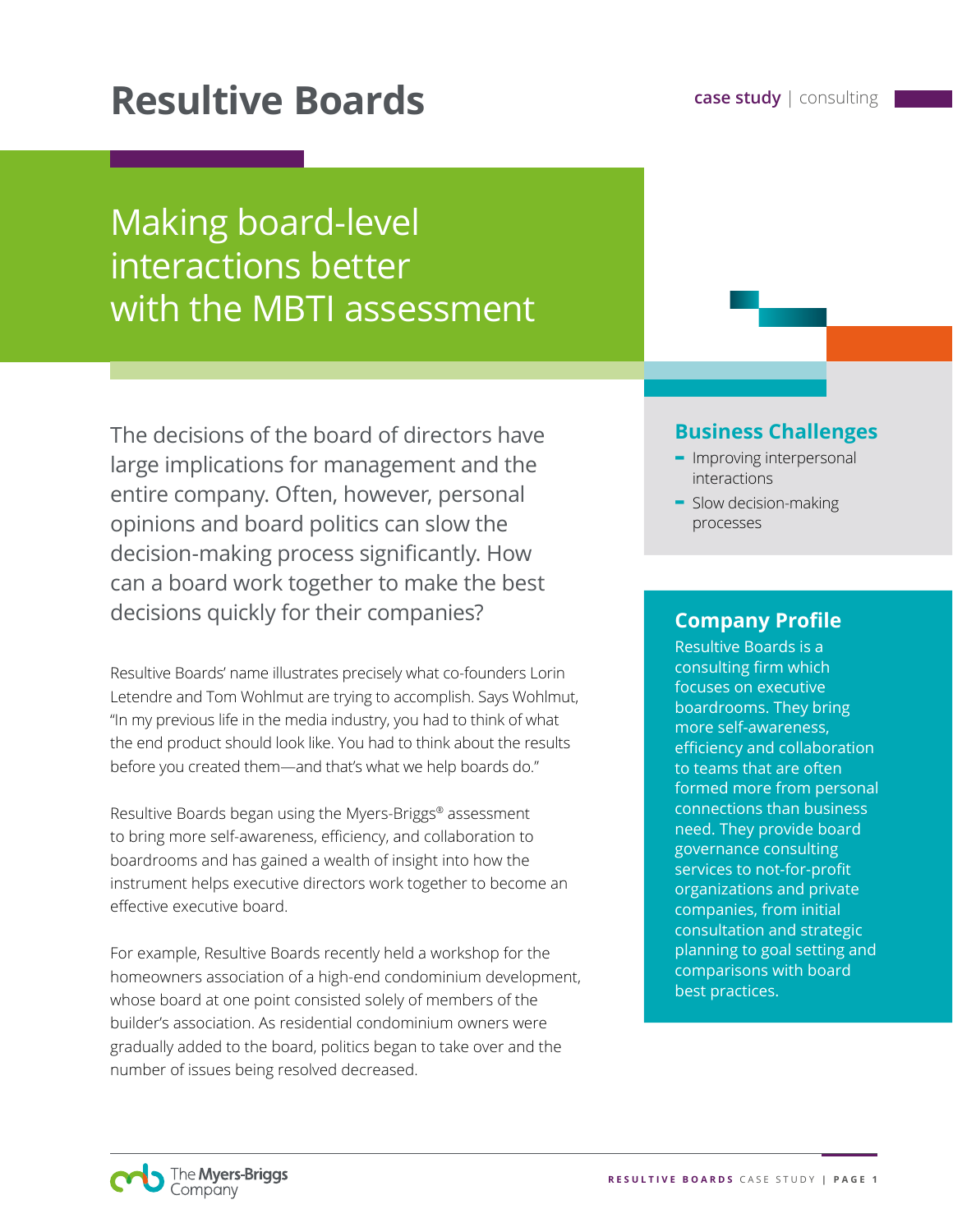## **Resultive Boards**

#### **Solution**

 "To be effective as a board," says Wohlmut, "you need to be able to put yourself and your personal needs aside—that's hard to do when the decisions being discussed directly affect your home. That's where the Myers-Briggs assessment was really helpful—it gave everyone a common language to respect the perspective that others brought to the table."

Adds Letendre, "We chose the MBTI assessment over others because it's the leading personality assessment in the world. We knew this particular board would benefit from personality insights as a foundation for building rapport and mutual respect and enhancing their problem-solving and decision-making abilities as a team. I wasn't sure how receptive the board would be to the MBTI tool, but everyone was intrigued to take it individually, and from there I ran the team report based on their results."

Letendre and Wohlmut found that the board's "team type" was INTJ—not a personality type whose primary focus is typically group harmony and working collaboratively.

Wohlmut explains: "INTJs prefer to be focused on building systems. They have an incredible strength in being able to pick out inconsistencies and possible failure points, but not always in the most congenial manner. Explaining the Myers-Briggs preferences and their team type helped them understand that, as a group, they need to pay attention to the people side of making decisions in order to stay balanced rather than focusing on only the task side of things, where most INTJs prefer to give their attention."

Resultive Boards found that in keeping with the team type, all but one member of the board had a preference for Intuition, which is associated with taking in information by first looking at the big picture.

"It becomes problematic when you intuit what you want to see in a building but the details get overlooked," Wohlmut points out.

## **Solution**

- **-** Use Myers-Briggs assessment to increase self-awareness
- **-** Identify team type to help board's awareness of diversity of thoughts and ideas
- **-** Raise awareness of strengths and weaknesses in the decision-making process

Managing board dynamics is probably the best use I can think of for the MBTI tool.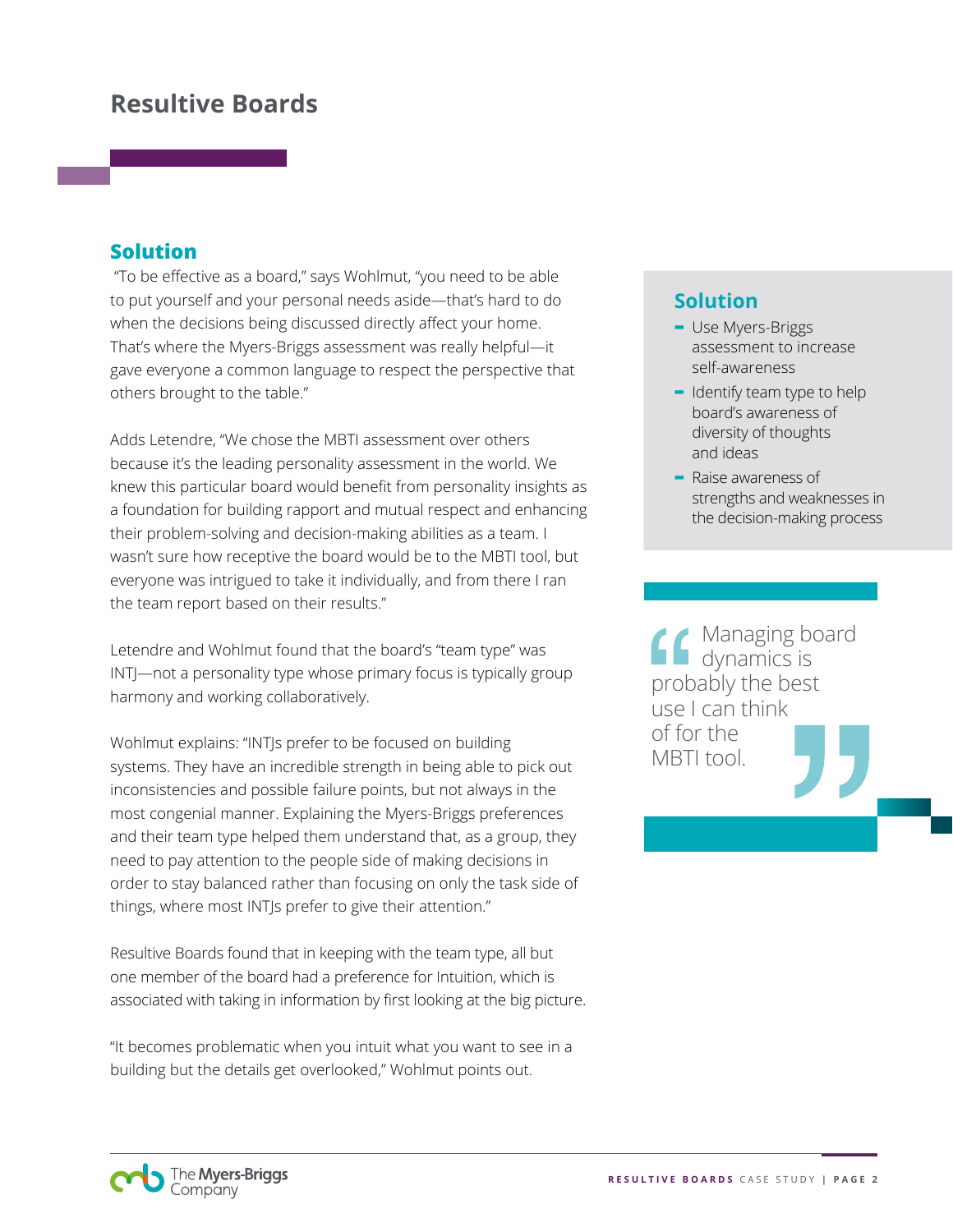## **Resultive Boards**

Resultive Boards suggested that the group check in with the one person who had a preference for Sensing before making a group decision. It also had a recommendation regarding those on the team who preferred Introversion: that the board make an effort to ask whether anyone had additional information to share and then wait at least 10 seconds for an answer.

#### **Results**

According to Letendre, "these small suggestions based on MBTI type and associated communication preferences have made a significant difference in how efficiently their board meetings are run and how communication progresses."

Letendre and Wohlmut have previously used the MBTI instrument with other boards, focusing on nonprofits and private companies. They suggest that board chairs, if no one else, take the MBTI assessment so that they can understand their personal working style and the strengths and differences their style may have in relation to those of other members of the board. Multiple training sessions are typically scheduled to achieve the maximum ROI.

"One of the most common misconceptions about working with boards," says Letendre, "is that you can hold a one-stop-shop governance training and expect an immediate change in behavior. Like most habits, changing communication styles and sticking to the resolutions made at board retreats takes time and effort. Conveniently, the Myers-Briggs instrument is also helpful in illustrating the different ways in which people deal with change." Wohlmut adds that "a lot of the research about effective board processes revolves around how to conduct meetings and effective decision making. All training that we do involving board members and their Myers-Briggs type preferences has to include these components. You can't just say 'well…this is your type—now go forth and prosper!'"

Resultive Boards works not only within the boardroom but also with those managing directors who directly interact with the board, as board responsibilities and management responsibilities don't always align on objectives and audience served.

#### **Results**

- **-** Improved decision-making and problem-solving through understanding type diversity
- **-** Increased efficiency of communication
- **-** Introduction of a nonthreatening language for all members of the board
- **-** Reduction in decisionmaking time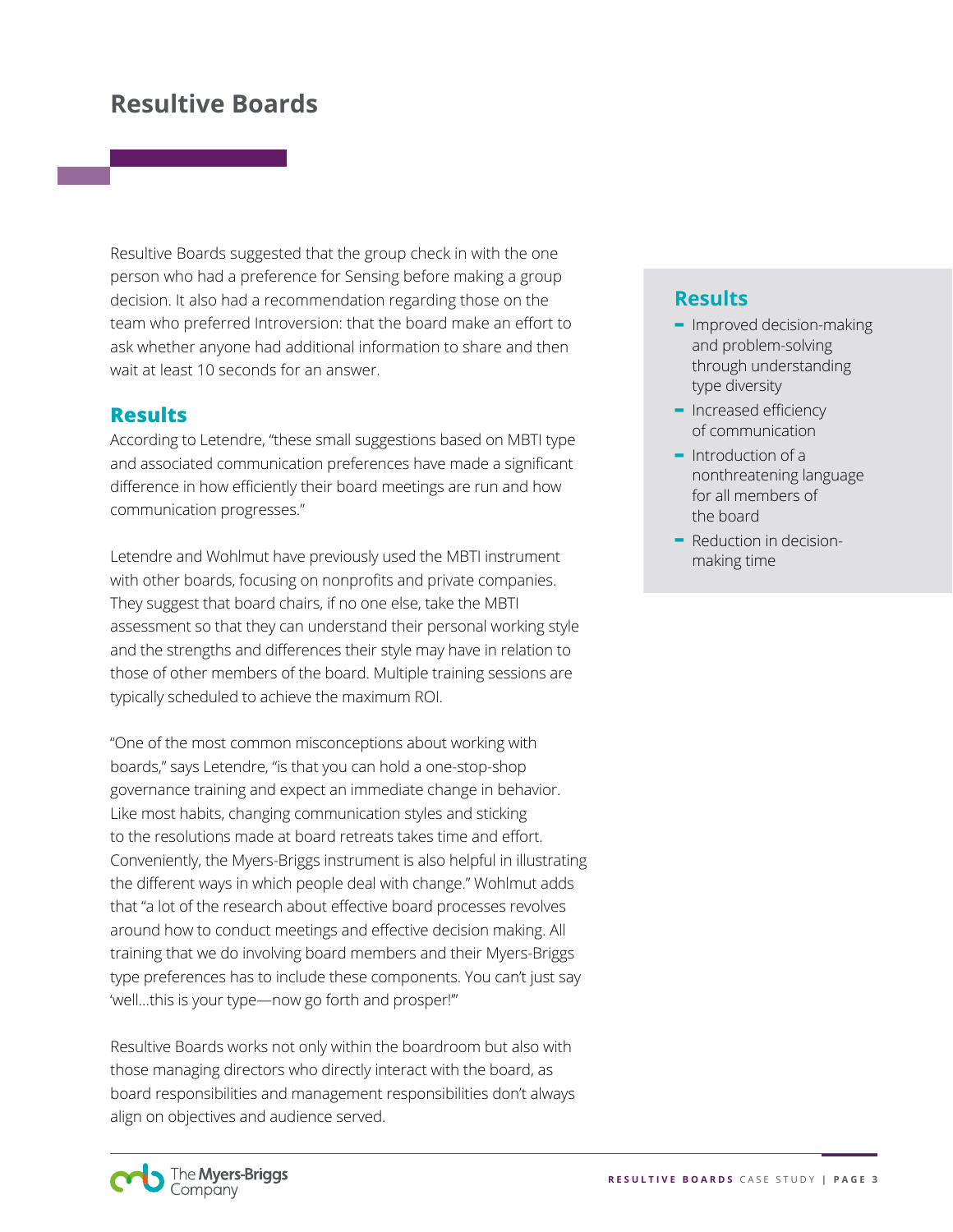## **Resultive Boards**

They've given the MBTI assessment to the C-level executives to see how their type relates to the individual and team type preferences of those on the board of directors. Though it rarely occurs, Resultive Boards has sometimes faced resistance when using a personality assessment in its work with boards. Says Wohlmut, "You start with a very diverse group of people who don't know where they stand. Some may have heard misconceptions about what type means and that some types are meant to be leaders, while others aren't cut out for management roles. Especially among INTP and ISTJ types skepticism is innate, which isn't necessarily a negative. We explain that all MBTI types can do all things. There's no one type or team type that a board should look like. One group in particular was skeptical about the process in the beginning, but by the end they said they felt like the whole presentation was a 'Christmas in July'."

Resultive Boards has also found success in connecting the MBTI instrument to board diversity.

Letendre recently published an article for the National Association of Corporate Directors (NACD) specifically on the topic and often speaks at their conferences. "To me, the MBTI tool is ideal for dealing with issues of diversity because you're looking at what each person brings to the board that can be positive—or areas for improvement regardless of gender, orientation, race, or socioeconomic status. Research shows that the more diverse a board is, as long as conflict and interactions can be managed in a healthy way, the better decision making on the board as a whole becomes. The MBTI tool helps manage that conflict and improve communication by giving members a non-threatening language for expressing differences."

"Managing board dynamics," Letendre continues, "is probably the best use I can think of for the MBTI tool, and director and new board member orientations are a great place to do it. How people work together—team structure and functioning—these are already established takeaways of the MBTI assessment that are perfect for working with a high-powered board." Muses Wohlmut, "It's a bit like having satellite weather capabilities. Anyone can look into the sky and tell you it's sunny, but we can use it to forecast storms far beyond the horizon."